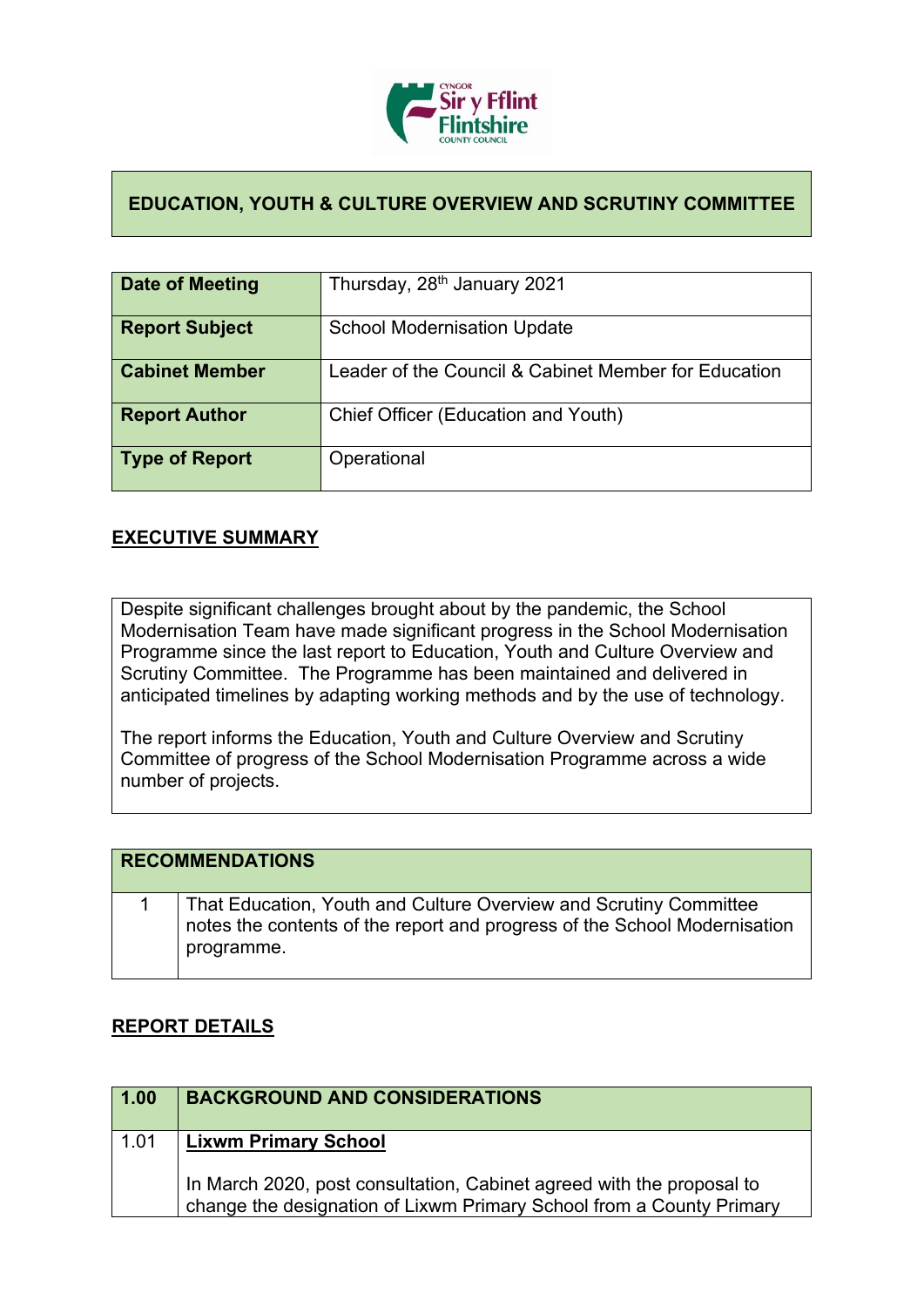|      | (CP) to a Voluntary Aided (VA) school. The change in designation came<br>into effect 1 <sup>st</sup> September 2020.                                                                                                                                                                                                                                                                                                                                                                                                       |
|------|----------------------------------------------------------------------------------------------------------------------------------------------------------------------------------------------------------------------------------------------------------------------------------------------------------------------------------------------------------------------------------------------------------------------------------------------------------------------------------------------------------------------------|
| 1.02 | This change in designation provides a platform for the governors of Lixwm<br>VA school to pursue their ambition to seek a federation with a local school<br>of the same designation.                                                                                                                                                                                                                                                                                                                                       |
| 1.03 | Subsequently, the Governing Bodies of Ysgol yr Esgob VA, Caerwys, and<br>Lixwm VA Primary School agreed to undertake a consultation on a<br>proposal to establish a federation between the two schools.                                                                                                                                                                                                                                                                                                                    |
| 1.04 | The consultation, with which the Council assisted, was progressed in<br>accordance with the Federation of Maintained Schools (Wales)<br>Regulations (2014). Consultation commenced 16 November 2020 and<br>closed 18 December 2020. As with all consultations of this nature, a<br>version of the consultation document was produced for children and young<br>people who are likely to be affected by the proposal.                                                                                                       |
| 1.05 | The schools received a modest number of responses to the consultation<br>all of which were positive. The next step in the process is that the<br>governing bodies are required to meet to consider the responses and<br>independently determine to be determined.                                                                                                                                                                                                                                                          |
| 1.06 | Should the governors of Ysgol yr Esgob VA, Caerwys, and Lixwm VA<br>Primary School decide to proceed then the schools will be formally<br>federated on 7 June 2021, following the statutory cooling off period.                                                                                                                                                                                                                                                                                                            |
| 1.07 | <b>Childcare programme</b>                                                                                                                                                                                                                                                                                                                                                                                                                                                                                                 |
|      | The Welsh Government made capital grants available to councils for the<br>purpose of childcare provision across Wales.                                                                                                                                                                                                                                                                                                                                                                                                     |
|      | The objectives of the programme is to provide 30 hours of government-<br>funded early education and childcare for up to 48 weeks of the year to all<br>three and four year olds of eligible working parents. The 30 hours will be<br>made up of the existing minimum 10 hours of Foundation Phase Early<br>Education (Early Entitlement) and up to 20 hours of childcare with a<br>registered provider.                                                                                                                    |
|      |                                                                                                                                                                                                                                                                                                                                                                                                                                                                                                                            |
|      | A key policy driver for the Welsh Government is that the 30 hours offer is<br>as clear and easy as possible for working parents to understand and<br>children to access. Feedback from parents is that ideally, they want to be<br>able to drop their children off and pick them up from the same site and<br>access a seamless package of childcare, although wrap around provision<br>between schools and non-maintained providers will continue to be an<br>important part of the answer for some children and parents. |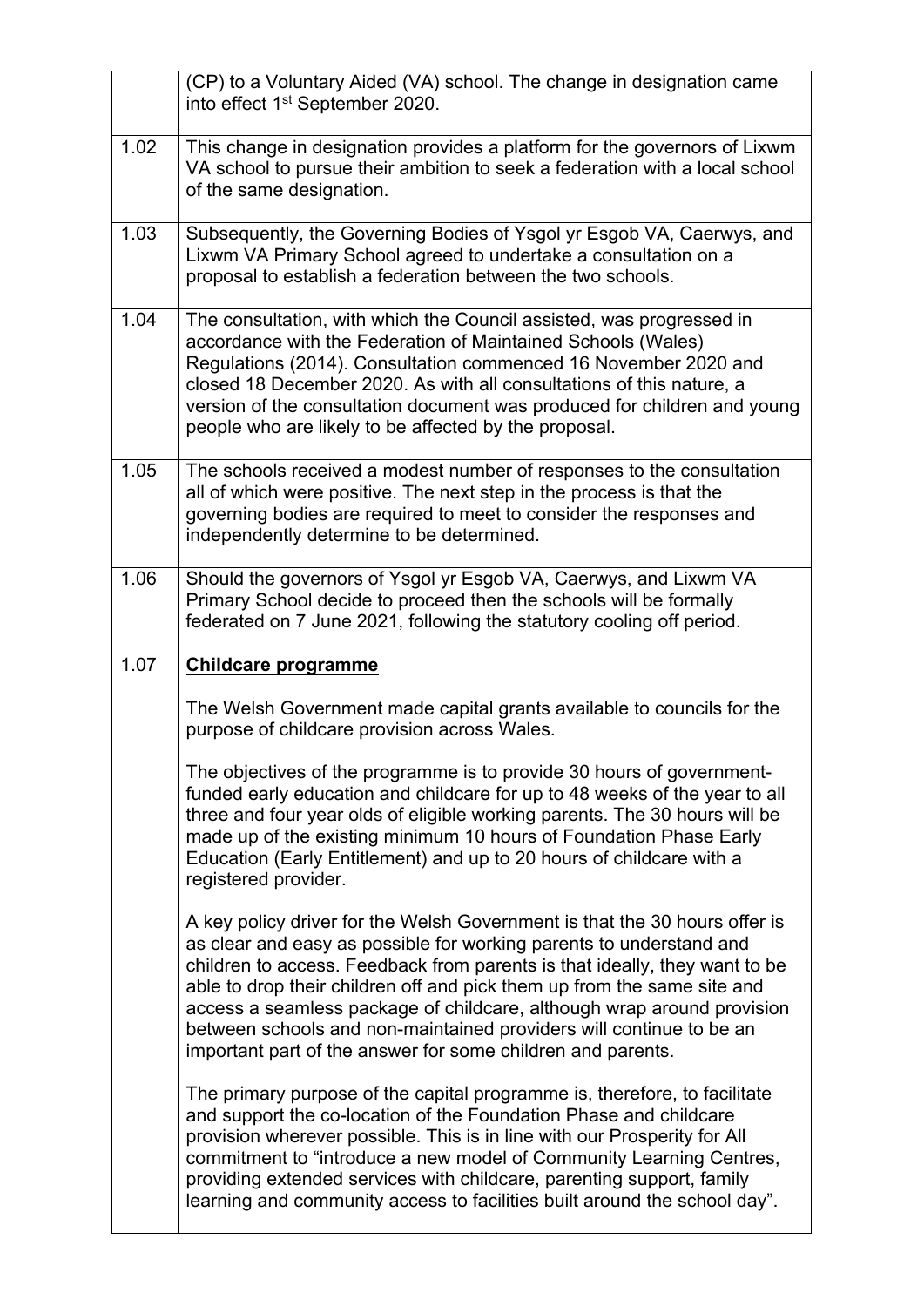| 1.08 | Social Services lead on the Childcare Strategy and the production of a<br>comprehensive Childcare Sufficiency Assessment (CSA) that looks at:                                                                                                                                                                                                                                                                                                                                                                                                                                                                                                                                                  |
|------|------------------------------------------------------------------------------------------------------------------------------------------------------------------------------------------------------------------------------------------------------------------------------------------------------------------------------------------------------------------------------------------------------------------------------------------------------------------------------------------------------------------------------------------------------------------------------------------------------------------------------------------------------------------------------------------------|
|      | i) the supply of childcare in Flintshire including: type, quantity of<br>provisions, location, costs, places available, choice; and<br>ii) the gaps in childcare including: location choice, barriers to take<br>up provision, places unavailable.                                                                                                                                                                                                                                                                                                                                                                                                                                             |
|      | The CSA was the basis of the successful bid to Welsh Government for<br>early years' capital.                                                                                                                                                                                                                                                                                                                                                                                                                                                                                                                                                                                                   |
| 1.09 | The Council made a strategic decision at the outset to package up the<br>projects within the Childcare programme for purposes of efficiency, for<br>effective programme management, use of resources, best value<br>(economies of scale) and procurement. To support this approach the<br>Client/operational role for the delivery of the Childcare Grant schemes was<br>transferred from Social Services to the School Modernisation Team within<br>Education and Youth. The Chief Officer for Education and Youth assumed<br>the role of Senior Responsible Officer for the programme in June 2020.<br>The construction programme is being managed through the School<br>Modernisation team. |
| 1.10 | The programme also includes different capital funding packages to<br>maximise investment in a number of school sites and is formed from the<br>following funding streams: WG Childcare Grant, WG Welsh Medium Grant,<br>21st Century schools, Flying Start and Flintshire County Council's own<br>Capital funding.                                                                                                                                                                                                                                                                                                                                                                             |
| 1.11 | Wynne Construction have been commissioned by the Council through a<br>tender process as the constructor for the programme on a two stage<br>design & build contract. The programme also includes a Flying Start<br>project at Aston Family Centre and the Council funded capital project at<br>Ysgol Brynford and the proposed project at Ysgol Croes Atti, Glannau<br>Dyfrdwy.                                                                                                                                                                                                                                                                                                                |
| 1.12 | Subject to Cabinet approval, the following projects within the programme<br>will form the construction project with Wynne Construction:-                                                                                                                                                                                                                                                                                                                                                                                                                                                                                                                                                       |
|      | <b>Ysgol Bro Carmel, Carmel</b><br>$\bullet$<br>Ysgol Derwen, Kinnerton,<br><b>Westwood CP School, Buckley</b><br>Ysgol Yr Esgob, Caerwys.<br>Ysgol Maes Y Felin, Holywell,                                                                                                                                                                                                                                                                                                                                                                                                                                                                                                                    |
|      | <b>Ysgol Sychdyn</b><br>Aston Family Centre (WG, Flying Start Grant)                                                                                                                                                                                                                                                                                                                                                                                                                                                                                                                                                                                                                           |
|      | Ysgol Y Llan, Whitford<br>Ysgol Glan Aber, Bagillt.<br>٠                                                                                                                                                                                                                                                                                                                                                                                                                                                                                                                                                                                                                                       |
|      | Ysgol Croes Atti, Glannau Dyfrdwy (WG 21st Century/Childcare)<br>$\bullet$<br>Ysgol Merllyn, Bagillt<br>٠                                                                                                                                                                                                                                                                                                                                                                                                                                                                                                                                                                                      |
|      | Ysgol Brynford (Council's Capital Programme)<br>$\bullet$                                                                                                                                                                                                                                                                                                                                                                                                                                                                                                                                                                                                                                      |
|      | The construction contract will start as soon as it is feasible in early 2021.                                                                                                                                                                                                                                                                                                                                                                                                                                                                                                                                                                                                                  |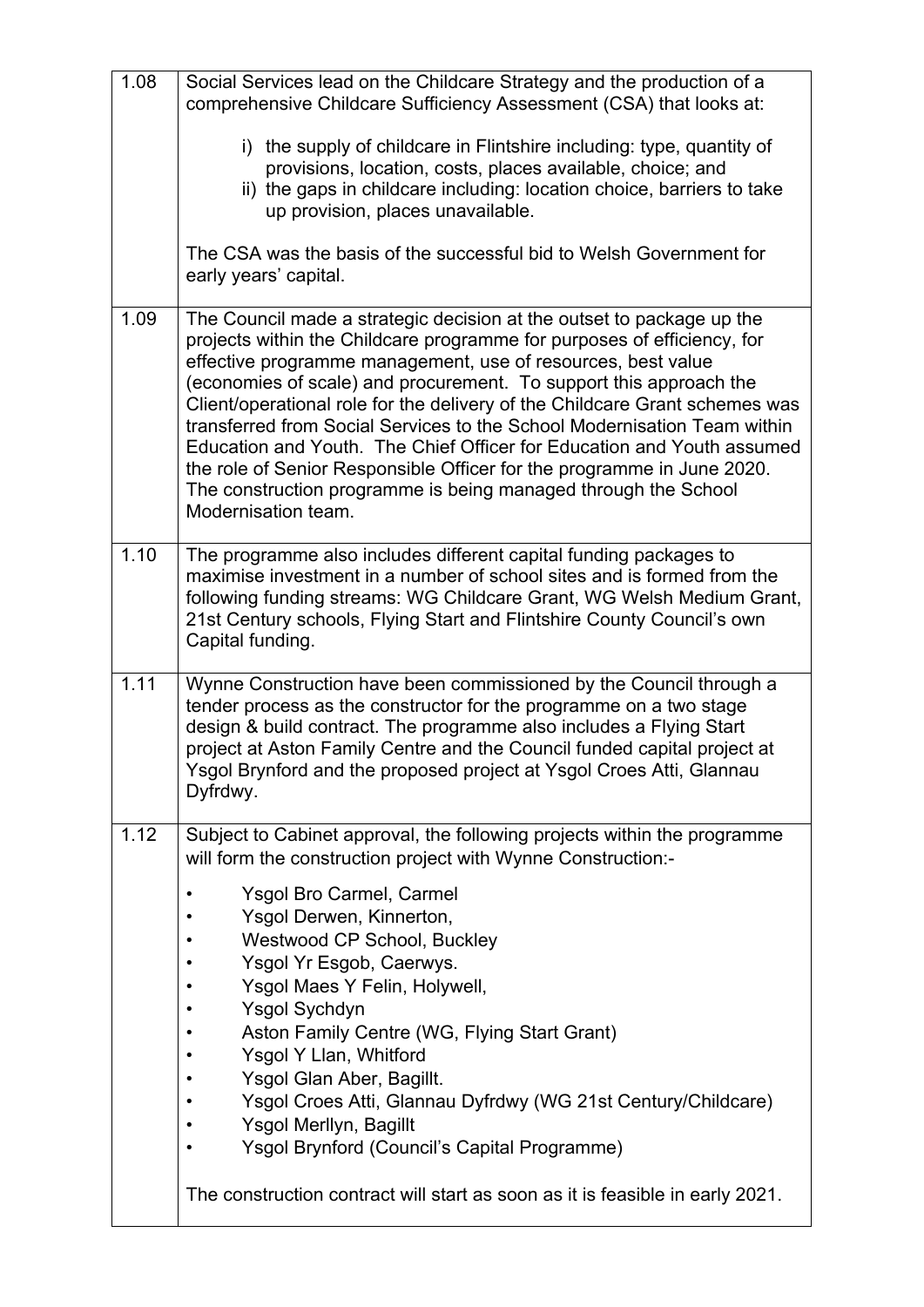| 1.13 | Ysgol Croes Atti, Glannau Dyfrdwy site                                                                                                                                                                                                                                                                                                                                                                                                     |
|------|--------------------------------------------------------------------------------------------------------------------------------------------------------------------------------------------------------------------------------------------------------------------------------------------------------------------------------------------------------------------------------------------------------------------------------------------|
|      | Proposed project funding through the Welsh Government Childcare Grant<br>and Welsh Government 21 <sup>st</sup> Century school investment programme (as<br>stated in para 1.11) forms part of an extended package which will see an<br>investment of circa £1.1m in the Glannau Dyfrydwy site, improving<br>provision for Welsh medium education in the Shotton area - an important<br>strand of the Council's Welsh in Education Strategy. |
| 1.14 | <b>Ysgol Glanrafon, Mold</b>                                                                                                                                                                                                                                                                                                                                                                                                               |
|      | The project at Ysgol Glanrafon is funded primarily via external Welsh<br>Government funding through the Childcare and Welsh Medium Grants with<br>the balance secured through the Council's Repair and Maintenance<br>allocations, S106 contributions and a small amount of Salix finance<br>through the Council's energy team to support energy efficiency measures.                                                                      |
| 1.15 | The Council have commissioned Wynne construction on a two stage<br>Design and Build contract, tendered through the North Wales Construction<br>Partnership.                                                                                                                                                                                                                                                                                |
| 1.16 | Construction in the £4.2m project commenced on site November 2020 with<br>the anticipated completion being February 2022.                                                                                                                                                                                                                                                                                                                  |
| 1.17 | <b>Ysgol Brynford</b>                                                                                                                                                                                                                                                                                                                                                                                                                      |
|      | This is a council funded project, however, from a contractual perspective is<br>included in the extended construction package for the Childcare<br>programme. This proposed project will see an investment of £1.090m in<br>the Ysgol Brynford site.                                                                                                                                                                                       |
| 1.18 | <b>Welsh Government Infants Class Size Grant</b>                                                                                                                                                                                                                                                                                                                                                                                           |
|      | The £2.7m project, (part funded by the Council) at Ysgol Glan Aber, Bagillt<br>was completed as planned in March 2020.                                                                                                                                                                                                                                                                                                                     |
| 1.19 | <b>Ysgol Castell Alun, Hope</b>                                                                                                                                                                                                                                                                                                                                                                                                            |
|      | The £7.6m project will construct a new build three storey Art and Design<br>Technology (DT) & classroom block, relocated next to the sports hall which<br>enables the removal of mobile classrooms, the demolition of the current<br>DT block and the creation of a new car park.                                                                                                                                                          |
|      | Willmott Dixon Construction mobilised in October 2020 and the anticipated<br>project completion is November 2021.                                                                                                                                                                                                                                                                                                                          |
| 1.20 | 21st Century schools Investment Programme - Band B                                                                                                                                                                                                                                                                                                                                                                                         |
|      | <b>Connah's Quay (Phase 2)</b> – Keir Construction (NW) completed phase 2<br>in November 2019 and this completed the Council's investment of circa<br>£11m (across investment bands A and B) on this site.                                                                                                                                                                                                                                 |
|      |                                                                                                                                                                                                                                                                                                                                                                                                                                            |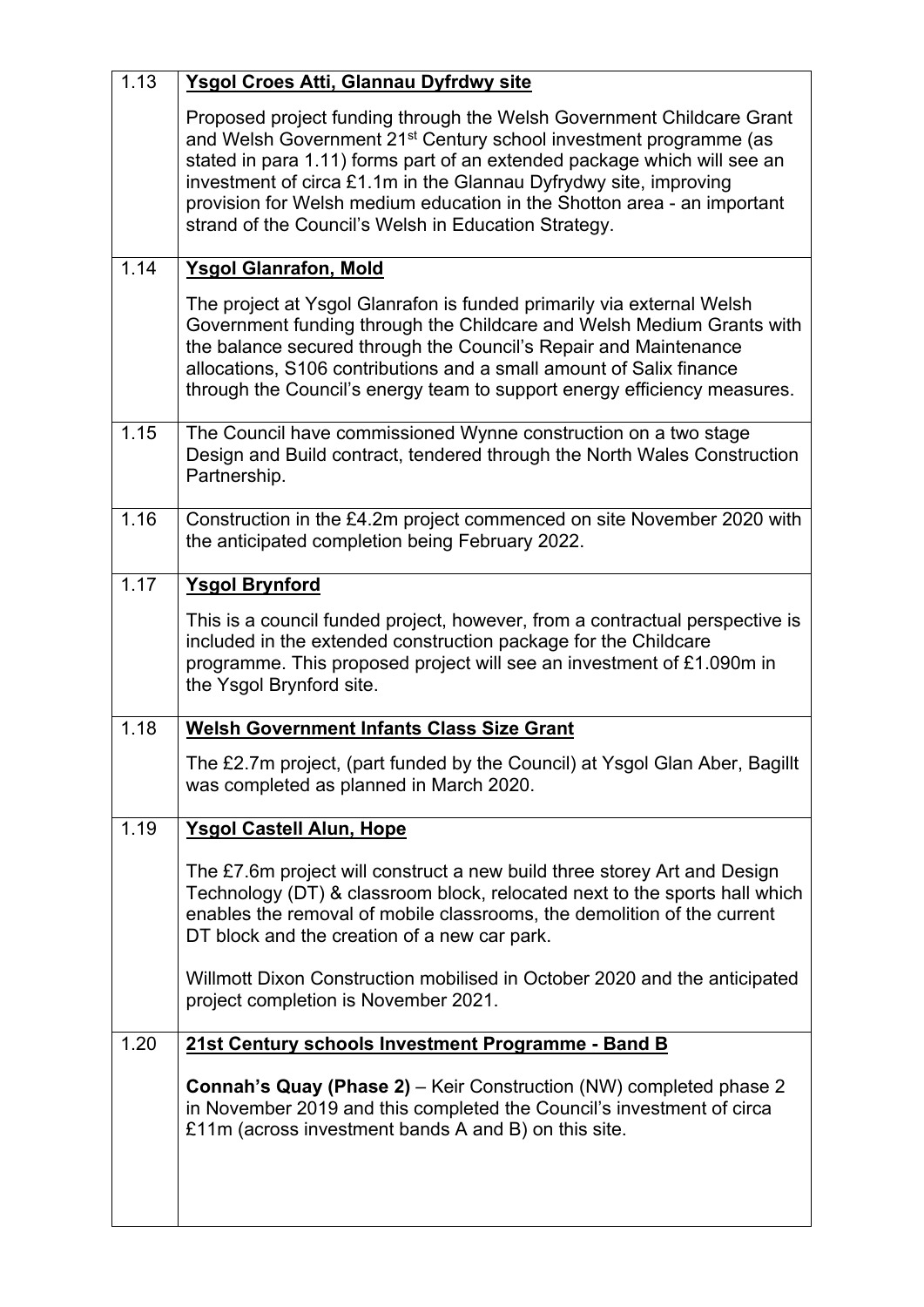| 1.21 | <b>Queensferry Campus Project</b>                                                                                                                                                                                                                                                                                                                                                                                                                                                                                                                                                                                                                                    |
|------|----------------------------------------------------------------------------------------------------------------------------------------------------------------------------------------------------------------------------------------------------------------------------------------------------------------------------------------------------------------------------------------------------------------------------------------------------------------------------------------------------------------------------------------------------------------------------------------------------------------------------------------------------------------------|
|      | The project will provide a new Pupil Referral Unit (PRU), which will bring<br>virtually all elements of the current provision onto one site and to address<br>the significant issues around the variety of accommodation currently in use<br>for Plas Derwen. The project also includes investment in Queensferry CP<br>School to address a number of suitability issues and the final legacy issues<br>associated with the facilities shared with the former John Summers High<br>School. Following the successful bid for an additional stream of Welsh<br>Government funding for communities, the project also now includes<br>provision for a new community hub. |
|      | This significant investment will complement the Adult Day Care centre,<br>Hwb Cyfle, and provides a final masterplan solution for the site.                                                                                                                                                                                                                                                                                                                                                                                                                                                                                                                          |
| 1.22 | In late 2018, Welsh Government announced £12 million was being made<br>available across Wales under the banner of a Community Learning Grant.<br>The Council registered an expression on interest and were successful in<br>gaining £2.5m grant from Welsh Government.                                                                                                                                                                                                                                                                                                                                                                                               |
| 1.23 | The Community Hub forms part of Council's construction contract for the<br>Queensferry Campus. However, the building will be legally transferred on<br>completion to the constituted community group who will operate the<br>building/external areas under its demise and deliver its activities, which will<br>focus on adult community learning. There are no capital or revenue<br>pressures on the Council as a result of this element of the project.                                                                                                                                                                                                           |
| 1.24 | In forming the constituted community group, Shotton Rugby Club as an<br>integral member, have secured additional funding through the Welsh<br>Rugby Union to upgrade sports facilities on the site. Additionally,<br>colleagues in Social Services have secured WG Flying Start Funding. The<br>Queensferry Campus project is a positive example of multi-agency and<br>community engagement and successful collaboration.                                                                                                                                                                                                                                           |
| 1.25 | Kier Construction (NW) started on site in November 2020. It is anticipated<br>that the full project will be completed by February 2022 with anticipated<br>handover of the flowing elements as follows:-<br>Plas Derwen - September 2021<br>Ty Calon/Community Hub - September 2021<br>Queensferry CP - October 2021                                                                                                                                                                                                                                                                                                                                                 |
| 1.26 | Proposed 3-16 Campus - Mynydd Isa                                                                                                                                                                                                                                                                                                                                                                                                                                                                                                                                                                                                                                    |
|      | In March 2020, Cabinet agreed to amend the Council's nominated Mutual<br>Investment Model (MIM) project to the proposed project for the Mynydd Isa<br>area and provided a mandate to officers to engage with Welsh<br>Government's Strategic Partner for MIM, when they became available in<br>Autumn 2020.                                                                                                                                                                                                                                                                                                                                                          |
| 1.27 | In July 2020, Cabinet agreed the following:-                                                                                                                                                                                                                                                                                                                                                                                                                                                                                                                                                                                                                         |
|      | To reiterate its previous commitment to the Ysgol Mynydd Isa 3-16<br>project as a Welsh Government MIM Pathfinder.                                                                                                                                                                                                                                                                                                                                                                                                                                                                                                                                                   |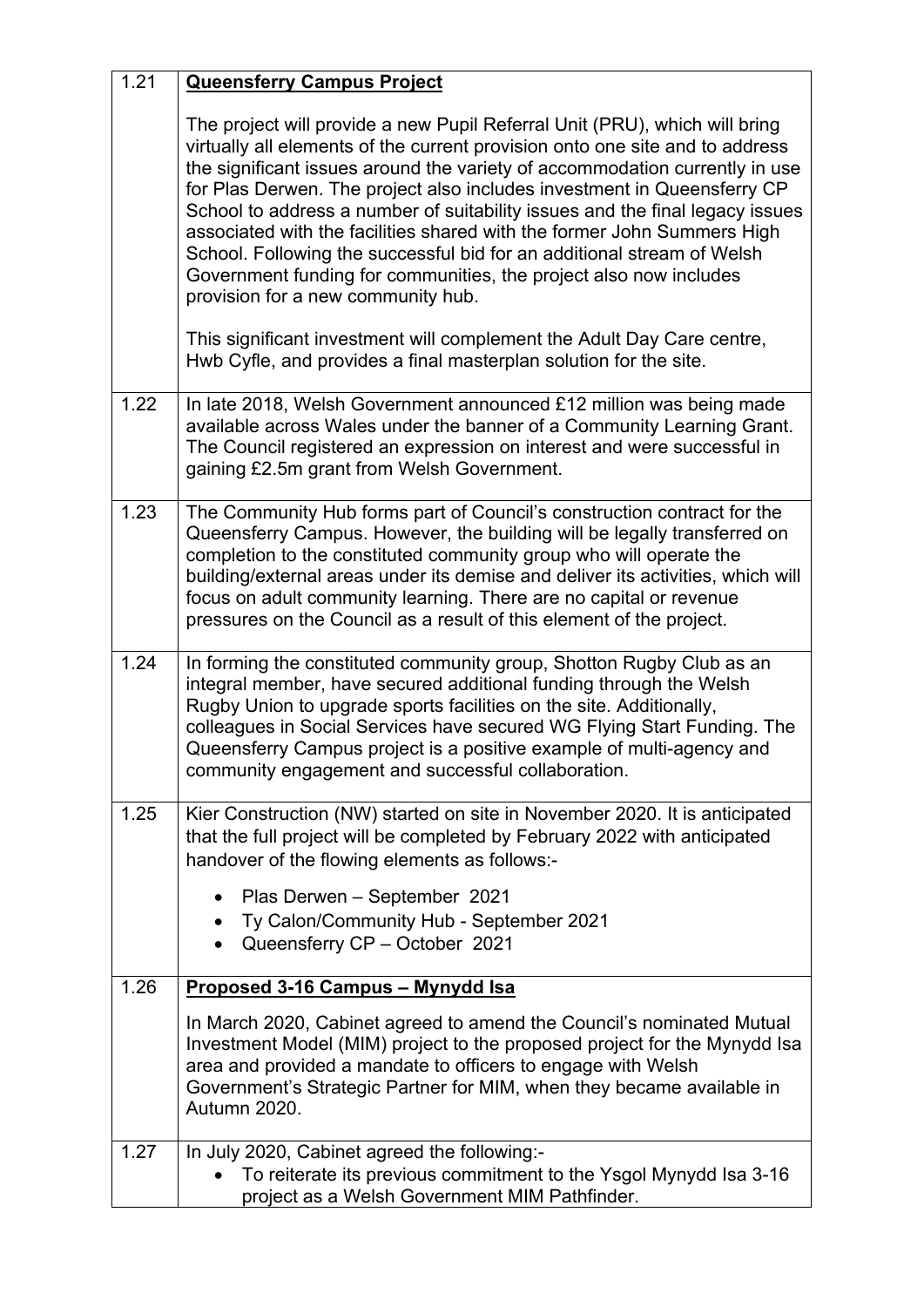|      | Approved the execution, delivery and performance of the Strategic<br>Partnering Agreement with the Welsh Education Partnership Co in<br>autumn 2020 to facilitate the delivery of a range of infrastructure<br>services and the delivery of the proposed 3-16 campus at Mynydd<br>Isa.<br>• Approved the appointment of Chief Officer, Neal Cockerton as<br>'Participant Representative' to sit on the national Strategic<br>Partnering Board (SPB). |
|------|------------------------------------------------------------------------------------------------------------------------------------------------------------------------------------------------------------------------------------------------------------------------------------------------------------------------------------------------------------------------------------------------------------------------------------------------------|
| 1.28 | Welsh Government have procured a private sector partner (the WEPCo) to<br>work with it on the delivery of education and community facilities in Wales<br>under the MIM 21st Century Schools Programme. It will be the only means<br>of delivering revenue funded Band B projects. The Welsh Government<br>appointed a preferred bidder in September 2020 as planned.                                                                                 |
| 1.29 | Subsequently, the Council have submitted a New Project Request (NPR)<br>to the WEPCo for the proposed 3-16 campus at Mynydd Isa. The<br>proposed project at Mynydd Isa is notable as the first MIM project in<br>Wales.                                                                                                                                                                                                                              |
| 1.30 | The NPR has been accepted by WEPCo and currently the Council, Argoed<br>High School and Mynydd Isa Primary School and education officers are<br>engaged in client engagement meetings with the WEPCo team.                                                                                                                                                                                                                                           |
| 1.31 | Subject to successful navigation through Council, WG business case and<br>MIM processes, the anticipated timelines are as follows:-<br>Client Engagement – approximately 12 months – Client<br>Engagement (Design development Cost certainty, WG business<br>case process).<br>Construction Phase - circa 18 - 24 months to be determined through<br>the client engagement process (above).                                                          |

| 2.00 | <b>RESOURCE IMPLICATIONS</b>                                                                                                                                                                                                                                                               |
|------|--------------------------------------------------------------------------------------------------------------------------------------------------------------------------------------------------------------------------------------------------------------------------------------------|
| 2.01 | Decisions to commit to capital expenditure investing in assets to deliver<br>high quality services efficiently have long term implications for future<br>revenue budgets. Consideration must be given to schemes to ensure that<br>they are affordable, sustainable and therefore prudent. |
| 2.02 | The estimated capital and associated debt revenue costs arising from the<br>schemes within this report are set out on a scheme by scheme basis.                                                                                                                                            |
| 2.03 | The estimated associated debt revenue costs arising from the project are<br>included in the Council Medium Term Financial strategy.                                                                                                                                                        |
| 2.04 | The following Welsh Government Grants are fully funded (100%);<br>Childcare, Welsh Medium, Flying Start and Community Learning                                                                                                                                                             |
| 2.05 | The Welsh Government 21 <sup>st</sup> Century schools programme is funded as<br>follows:-                                                                                                                                                                                                  |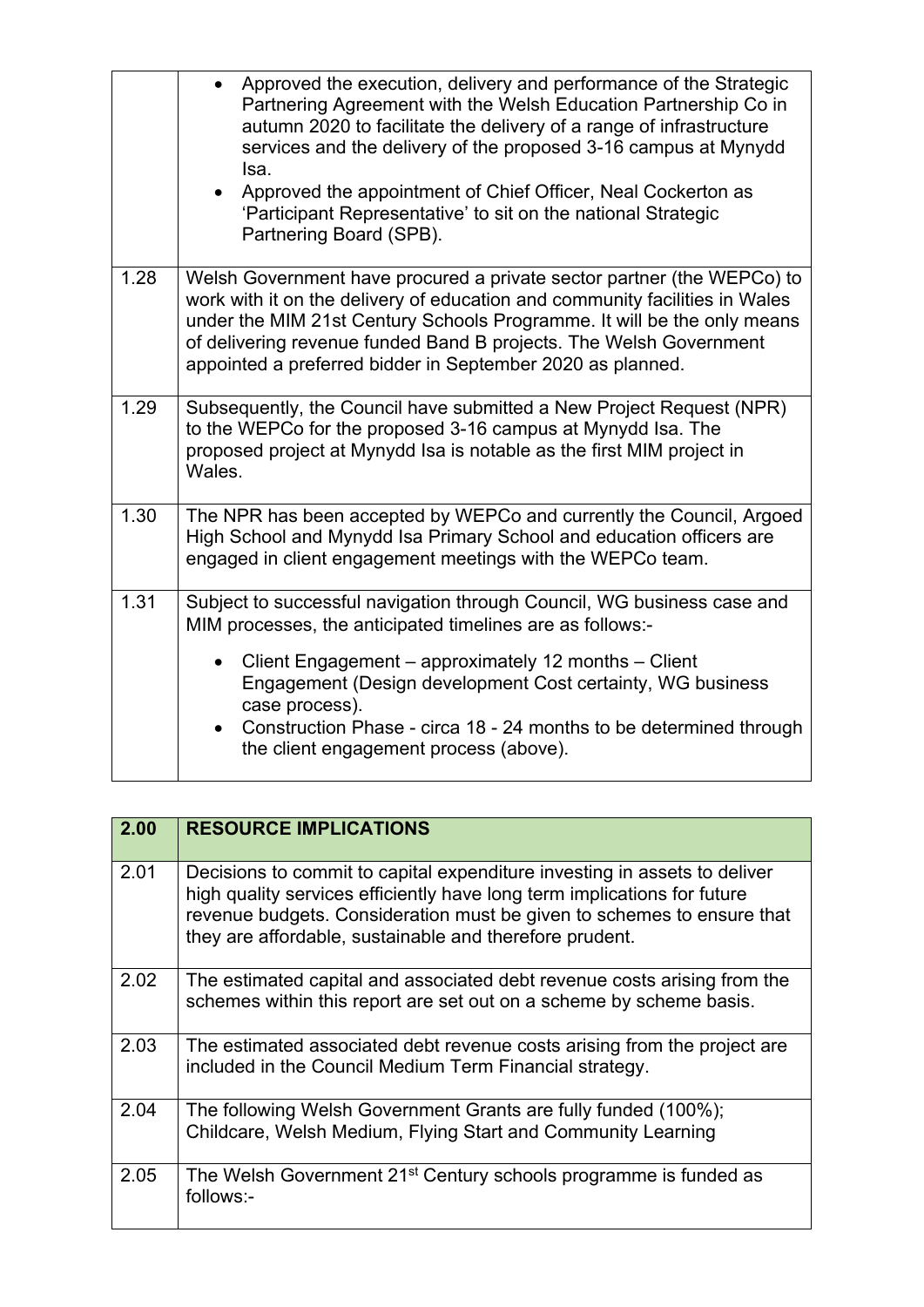|  | • Capital – Schools: $65\%$ WG / $35\%$ LA<br>• Capital - PRU / ALN Schools: 75% WG / 25% LA<br>• MIM is funded at an intervention rate of 81% Welsh Government<br>and 19% Council (through revenue budgets of both organisations). |
|--|-------------------------------------------------------------------------------------------------------------------------------------------------------------------------------------------------------------------------------------|
|--|-------------------------------------------------------------------------------------------------------------------------------------------------------------------------------------------------------------------------------------|

| 3.00 | <b>IMPACT ASSESSMENT AND RISK MANAGEMENT</b>                                                                                                                                                                                                                                                                        |
|------|---------------------------------------------------------------------------------------------------------------------------------------------------------------------------------------------------------------------------------------------------------------------------------------------------------------------|
| 3.01 | All projects are managed using a risk register. Risks are managed<br>accordingly, and financial risks are manged through a project contingency.<br>Any high level risk which cannot be managed with the projects/programme<br>will be incorporated into the risk register for the Education and Youth<br>Portfolio. |

| 4.00 | <b>CONSULTATIONS REQUIRED/CARRIED OUT</b>                                                                                                                                                                                                                              |
|------|------------------------------------------------------------------------------------------------------------------------------------------------------------------------------------------------------------------------------------------------------------------------|
| 4.01 | Reports on the SOP for 21st Century school have previously been to<br>Education & Youth Overview and Scrutiny Committee and Cabinet.                                                                                                                                   |
| 4.02 | Some projects within the programme will require statutory proposals.<br>These will be carried out subject to Cabinet mandate and based on WG's<br>School Organisation Code legal framework. Determination on statutory<br>proposals are the responsibility of Cabinet. |
| 4.03 | For projects that have been delivered, planning permission approval has<br>been given. For projects not yet delivered, consultation will be required<br>through the planning application process at the appropriate stage of<br>development.                           |
| 4.04 | Meetings and conversations have taken place with Childcare Providers to<br>provide information and guidance on the development of business cases<br>which have formed an integral part of assessing the sustainability of<br>proposals.                                |

| 5.00 | <b>APPENDICES</b> |
|------|-------------------|
| 5.01 | N/A               |

| 6.00 | <b>LIST OF ACCESSIBLE BACKGROUND DOCUMENTS</b> |
|------|------------------------------------------------|
| 6.01 | N/A                                            |